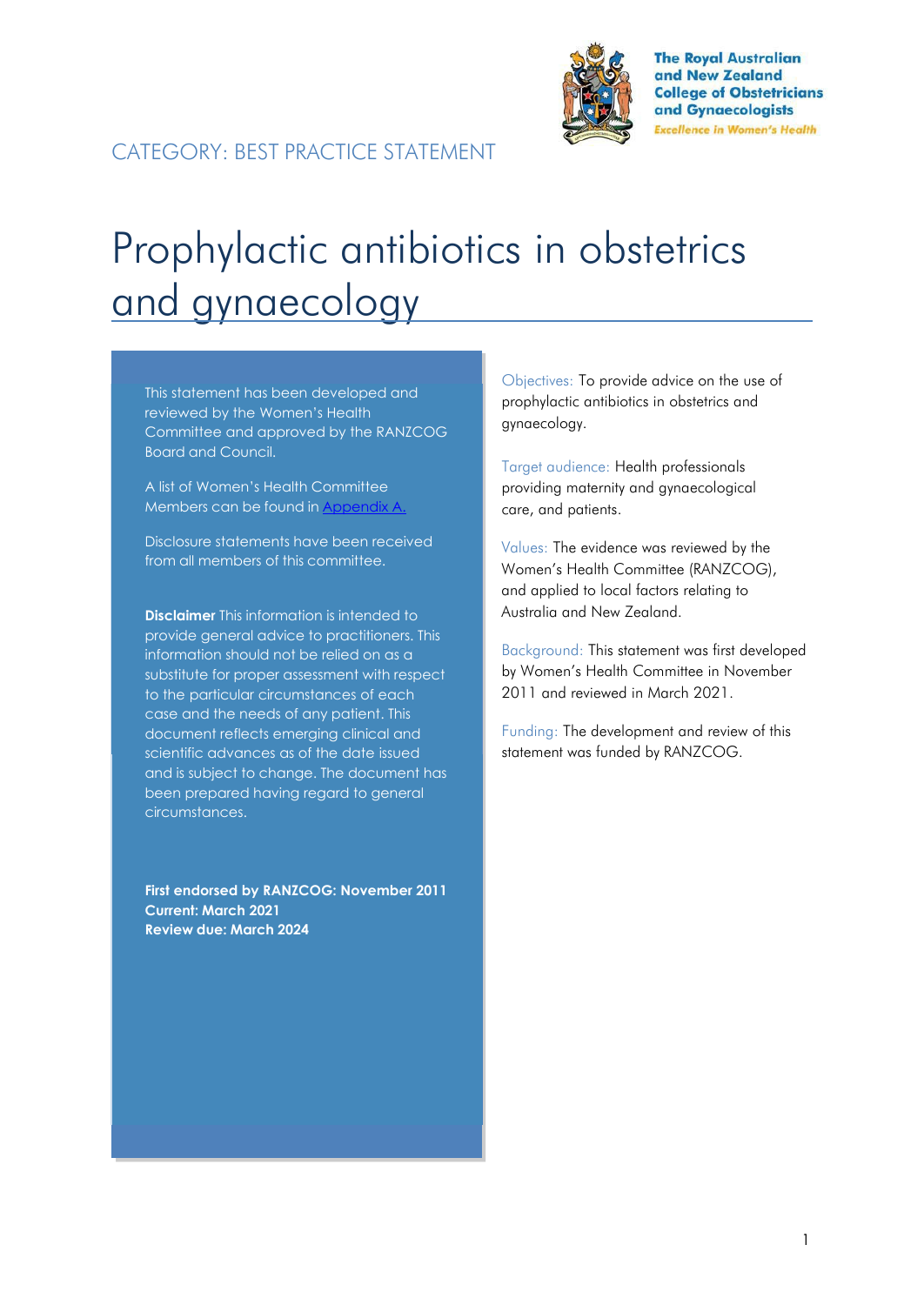# Table of contents

| 1. |                                                                                |  |  |  |  |
|----|--------------------------------------------------------------------------------|--|--|--|--|
| 2. |                                                                                |  |  |  |  |
| 3. |                                                                                |  |  |  |  |
| 4. |                                                                                |  |  |  |  |
|    |                                                                                |  |  |  |  |
|    |                                                                                |  |  |  |  |
|    |                                                                                |  |  |  |  |
|    | 4.4 Preterm prelabour rupture of membranes (PPROM) to 36+6 weeks gestation5    |  |  |  |  |
|    |                                                                                |  |  |  |  |
|    |                                                                                |  |  |  |  |
| 5. |                                                                                |  |  |  |  |
| 6. |                                                                                |  |  |  |  |
| 7. |                                                                                |  |  |  |  |
|    |                                                                                |  |  |  |  |
|    |                                                                                |  |  |  |  |
|    | Appendix B Overview of the development and review process for this statement 8 |  |  |  |  |
|    |                                                                                |  |  |  |  |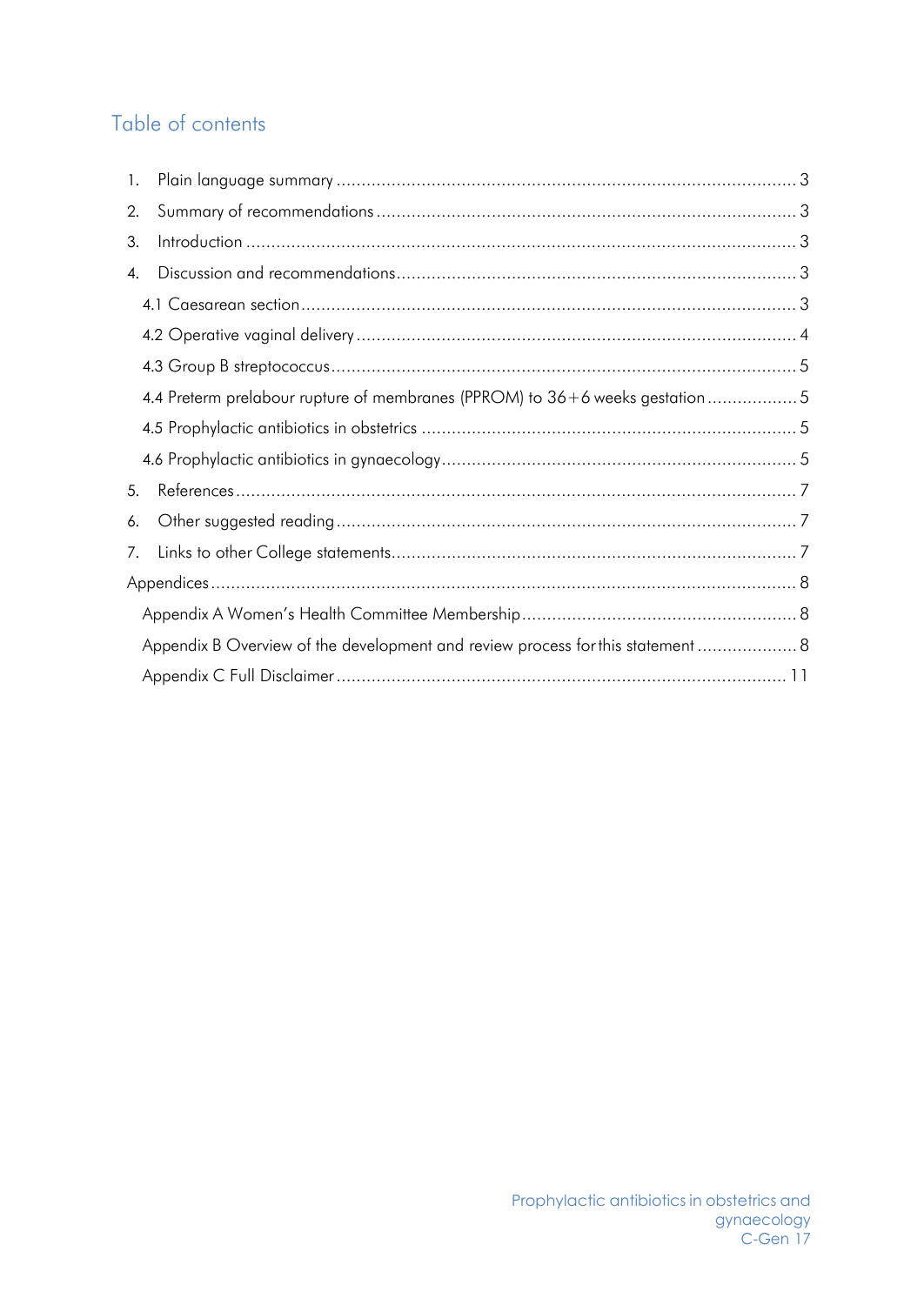# <span id="page-2-0"></span>**1.** Plain language summary

Antibiotics are used to treat or prevent infections caused by bacteria. If you are having an operation, you may be given antibiotics to prevent infection. Always tell your doctor if you have had an allergic reaction to an antibiotic and remind them of your allergy before you receive any antibiotics.

# <span id="page-2-1"></span>**2.** Summary of recommendations

| Recommendation 1                                                                                                                                                                                                                                         | Grade                                            |
|----------------------------------------------------------------------------------------------------------------------------------------------------------------------------------------------------------------------------------------------------------|--------------------------------------------------|
| Prescribers should use the current Therapeutic Guidelines: Antibiotic<br>when prescribing antimicrobials as the primary source of information,<br>and these should be readily accessible to clinicians wherever<br>antimicrobials are being prescribed'. | Consensus-based<br>recommendation<br>Reference 1 |
| Recommendation <sub>2</sub>                                                                                                                                                                                                                              | Grade                                            |
| Local guidelines should take into account recommendations in the<br>Therapeutic Guidelines and also reflect local antimicrobial<br>susceptibilities and availability.                                                                                    | Consensus-based<br>recommendation                |
| <b>Recommendation 3</b>                                                                                                                                                                                                                                  | Grade                                            |
| Consult the best available evidence and specialist clinicians for<br>guidance on either prophylaxis or management of infections not<br>covered in the Therapeutic Guidelines.                                                                            | Consensus-based<br>recommendation                |

# <span id="page-2-2"></span>**3.** Introduction

The use of prophylactic antibiotics in obstetric and gynaecological surgery is an important part of conventional practice. Many institutions and jurisdictions have their own established protocols which should take into consideration the advice of the Therapeutic Guidelines: Antibiotic. Where these exist, and provided they are consistent with accepted national guidelines, they should be followed.

In the absence of such guidelines, the Australia Therapeutic Guidelines Limited (2019) contains advice regaining prophylactic antibiotics for hysterectomy and termination of pregnancy<sup>1</sup>.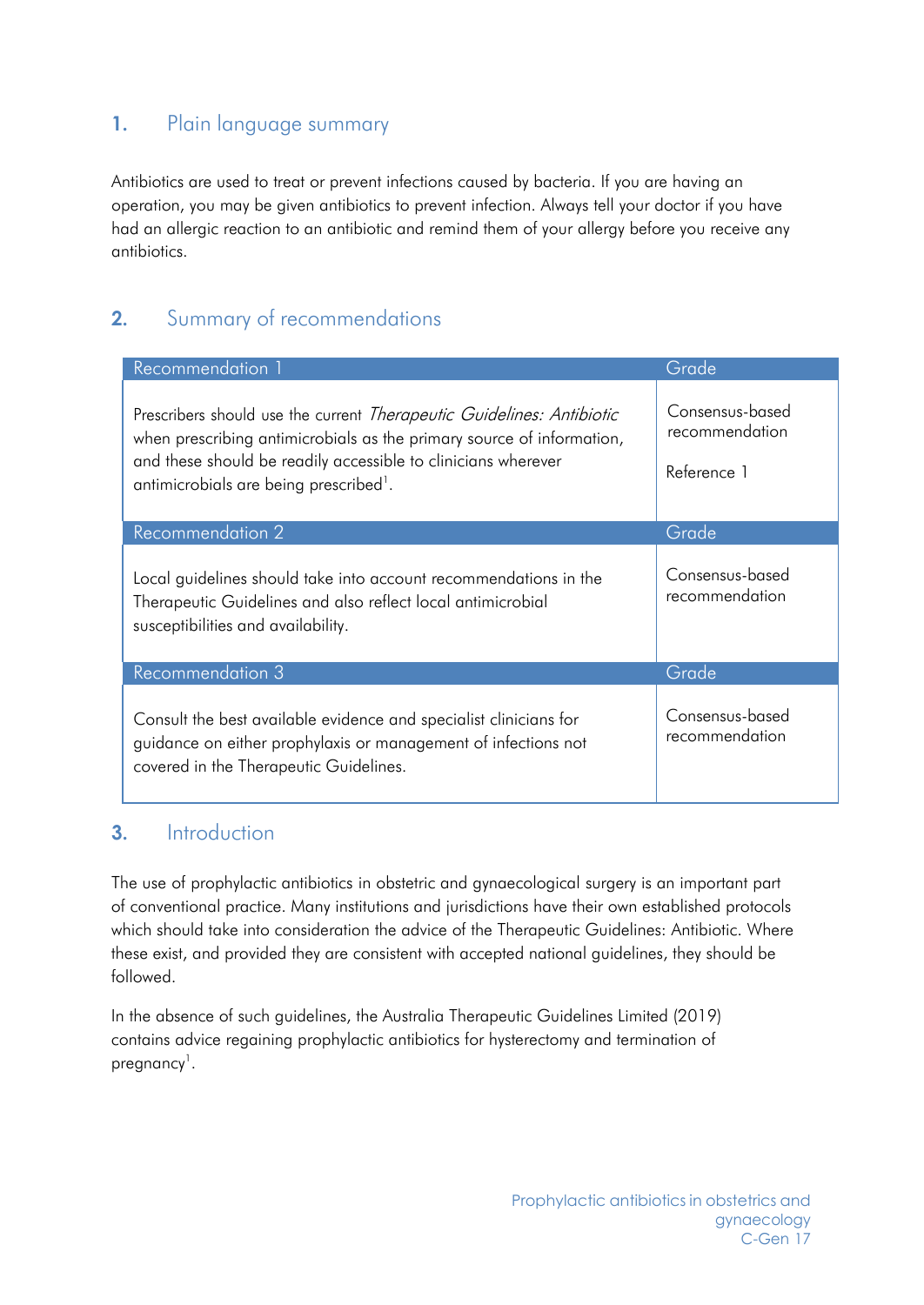# <span id="page-3-0"></span>**4.** Discussion and recommendations

## **4.1** Caesarean section

Traditionally, antibiotics at caesarean section have been given after cord clamping, due to several potential concerns; 1) exposure of the fetus to antibiotics could mask newborn positive bacterial culture results; 2) fetal antibiotic exposure could lead to an increase in colonization or infection with antibiotic-resistant organisms, and 3) to avoid the risk of severe fetal compromise in the rare event of maternal anaphylaxis.

Against these potential concerns needs to be weighed the strong evidence that antibiotics given prior to skin incision reduce the risk of post-operative endometritis and surgical site infection by approximately 50%. These trials have not observed any increase in neonatal sepsis rates among patients randomised to pre-incision antibiotics. Whether the magnitude of benefit is the same for elective as emergency caesarean section is unclear.

Accordingly, it is suggested that:

- Antibiotic prophylaxis should be given for all caesarean sections.
- Antibiotics administered prior to skin incision will minimise the risk of post-operative infectious morbidity, but consideration should be given to how the fetus could be delivered expeditiously in the rare event of maternal anaphylaxis.
- Surgical data suggests that for antimicrobial prophylaxis to be effective, ideally it should be administered at least 30 minutes before caesarean section, to ensure a bactericidal concentration is reached by the time of incision. This could occur at time of intravenous cannulation.
- Narrow-spectrum antibiotics that are effective against gram-positive and gram- negative bacteria with some anti-anaerobic activity are the most appropriate choice.
- A first-generation cephalosporin is recommended, such as 2g intravenous cefazolin. The dose should be increased to 3g for women weighing over 120kg. Consideration should also be given to a repeat dose if the procedure is prolonged (over 3 hours).
- For women with a history of immediate or delayed nonsevere hypersensitivity to penicillins, cefazolin, as above, remains appropriate.
- For women with a history of immediate or delayed severe hypersensitivity to penicillins, use Clindamycin 600mg iv plus Gentamicin 2mg/kg iv.
- For women colonised with Methicillin-resistant Staphylococcus aureas (MRSA) or at increased risk of being colonised with MRSA, add Vancomycin 15mg/kg iv.
- Azithromycin may be considered at caesarean sections performed during labour or at least four hours after rupture of membranes (2). Administration of azithromycin 500mg has been shown to reduce a composite outcome of endometritis, wound infection or other infection (3). However, a strong recommendation in favour of routine use is not yet warranted given the concerns around the external validity of the paper, inducing resistance to azithromycin and possible effects on the establishment of the indigenous microbiome.

Surgical prophylaxis should still be administered even if the patient is receiving antibiotics for prolonged rupture of the membranes.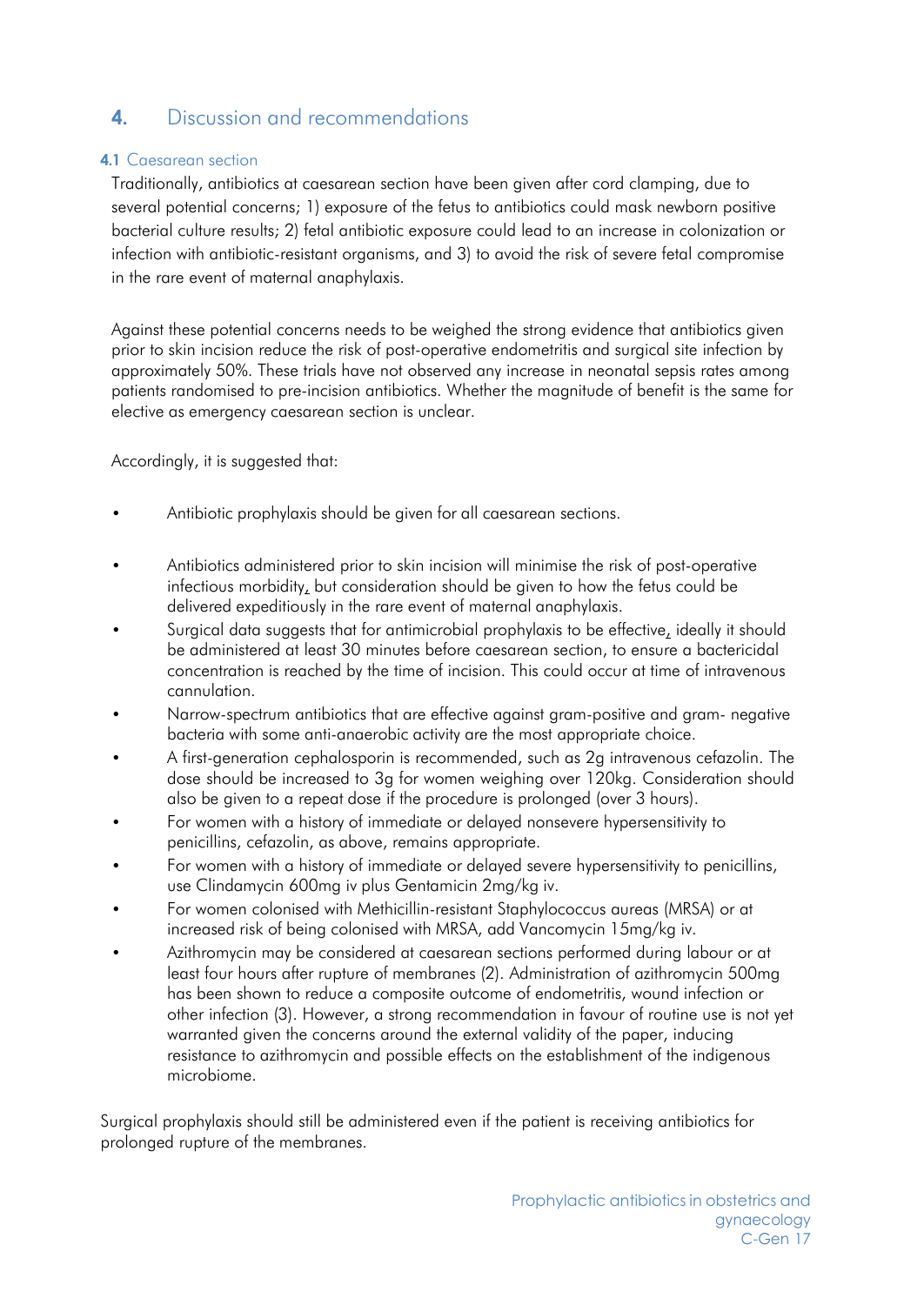## <span id="page-4-0"></span>**4.2** Operative vaginal delivery

Operative delivery, much like caesarean section, is a risk factor for maternal sepsis. Historically insufficient evidence existed to recommend antibiotics prophylaxis for women undergoing operative vaginal birth. This changed in 2019 with the publication of the ANODE trial. The ANODE trial demonstrated that prophylaxis with a single dose of intravenous amoxicillin and clavulanic acid resulted in significantly fewer confirmed or suspected infections when compared to placebo. The dose given was 1g amoxycillin and 200mg clavulanic acid once intravenously<sup>2</sup>.

## <span id="page-4-1"></span>**4.3** Group B streptococcus

All women with known carriage or risk factors for Group B streptococcus should be treated with prophylactic antibiotics in labour as per RANZCOG College Statement [C-Obs](https://ranzcog.edu.au/RANZCOG_SITE/media/RANZCOG-MEDIA/Women%27s%20Health/Statement%20and%20guidelines/Clinical-Obstetrics/Maternal-Group-B-Streptococcus-in-pregnancy-screening-and-management-(C-Obs-19).pdf?ext=.pdf) 19.

#### <span id="page-4-2"></span>**4.4** Preterm prelabour rupture of membranes (PPROM) to 36+6 weeks gestation

Antibiotic prophylaxis for women with PPROM is associated with prolonged pregnancy and reduced maternal and neonatal infection. However, evidence that antibiotic prophylaxis in PPROM alters perinatal mortality or longer-term outcomes is lacking. The use of antibiotic prophylaxis in women with preterm labour in the absence of membrane rupture is not supported by the<sup>1</sup>. There are two rationales for administering antibiotics in PPROM

- (i) For GBS chemoprophylaxis due to the high risk of spontaneous preterm labour (a known risk factor for early onset GBS disease); and
- (ii) To prolong gestation (increase latency period).

The antibiotic of choice and optimal duration of treatment are not clear:

• Erythromycin 250 mg four times a day for 10 days or until the woman is in established <u>labour (whichever is sooner)<sup>3</sup>.</u>

#### OR

• Amoxicillin/ampicillin 2 g IV every 6 hours for 48 hours, followed by amoxicillin 250 mg oral every 8 hours for 5 days (for seven days total), PLUS erythromycin 250 mg oral every 6 hours <u>for 10 days<sup>1</sup>.</u>

#### ALSO

• Azithromycin can be considered in lieu of a multiple-day course of erythromycin because of its ease of administration, improved gastrointestinal tolerance, favorable cost profile, and similar efficacy; this substitution is also endorsed by ACOG (4). In retrospective studies of women with PPROM given prophylaxis with erythromycin versus azithromycin as part of the antibiotic regimen, both drugs had similar pregnancy and neonatal outcomes (latency length; mean birth weight; rates of chorioamnionitis, low Apgar score, neonatal sepsis, and neonatal respiratory distress syndrome)<sup>4</sup>.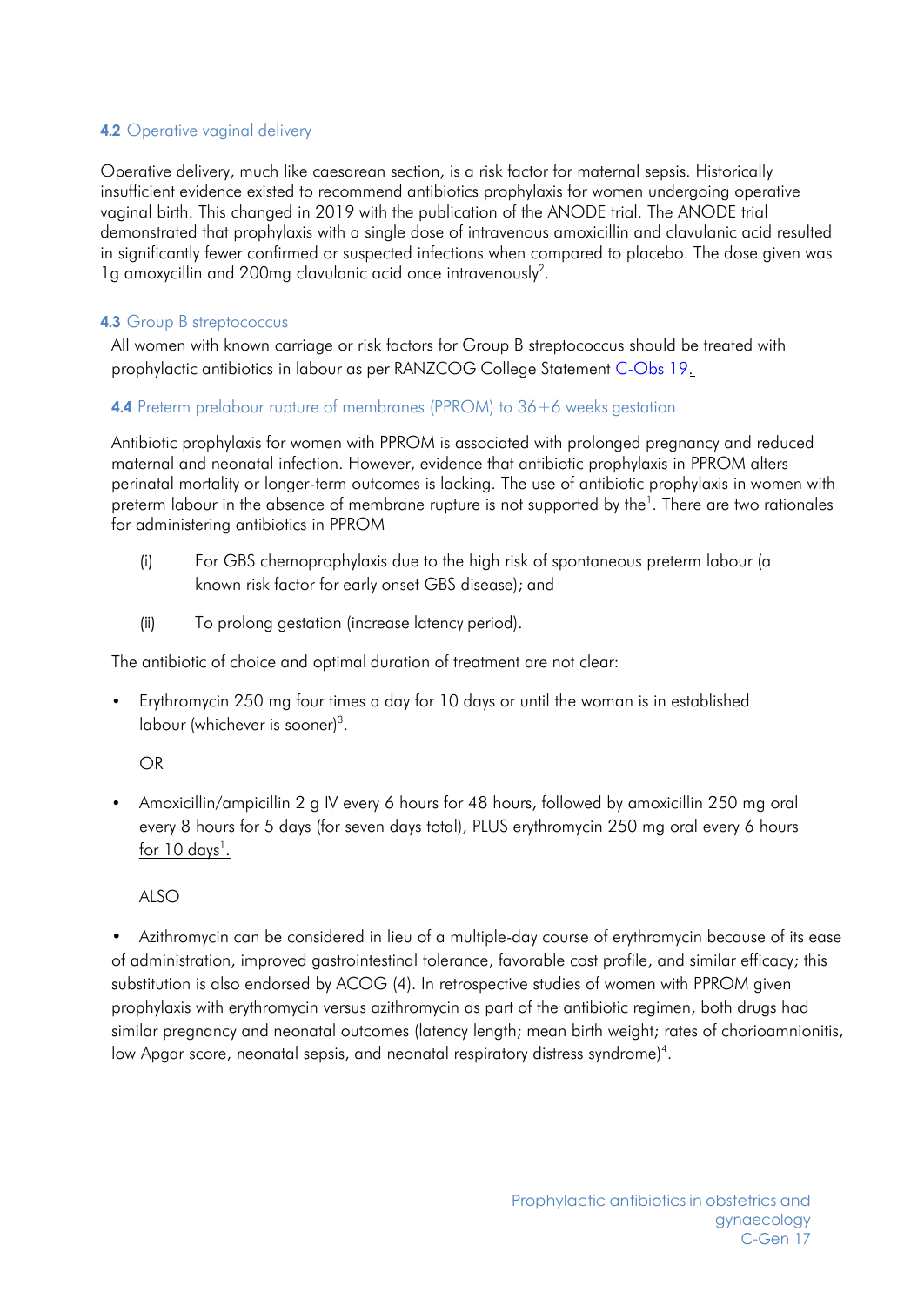The choice of prophylactic antibiotics in PPROM will also depend on whether clinical signs of chorioamnionitis are present. Therapies may be modified based on the results of investigations. For patients with a hypersensitivity to penicillins, refer to the Therapeutic Guidelines or seek expert advice.

## <span id="page-5-0"></span>**4.5** Prophylactic antibiotics in obstetrics

In obstetrics, there are some issues that are not well clarified:

- There is insufficient evidence for or against the use of prophylactic antibiotics to reduce infectious morbidity for manual removal of the placenta<sup>5</sup>.
- Available evidence does not support the use of prophylactic antibiotics to reduce infectious morbidity following elective or emergency cerclage<sup>5</sup>.
- The evidence is not robust for the use of antibiotic prophylaxis to prevent perineal wound complications following third or fourth degree tears<sup>5</sup>.

While there is inadequate evidence to dictate uniform antibiotic prescribing practice in the above situations, the decision regarding prophylactic antibiotics should be made in each case, based on the clinical situation and individual patient circumstances.

Women with pre-exisiting heart disease require additional consideration as prophylaxis is often required to reduce the risk of infective endocarditis. Specific details are beyond the scope of this statement but further information can be found in the Therapeutic Guidelines<sup>1</sup>.

## <span id="page-5-1"></span>**4.6** Prophylactic antibiotics in gynaecology

There are no recommendations for routine prophylactic antibiotics for the following gynaecological procedures in healthy women with no risk factors:

- Insertion of intrauterine contraceptive device  $(IUCD)^{6}$ ;
- Patients undergoing diagnostic laparoscopy<sup>7</sup>;
- Patients having hysteroscopic surgery<sup>7</sup>;
- Hysterosalpingography (HSG) without a prior history of pelvic inflammatory disease (8); and
- Large Loop Excision of Transformation Zone (LLETZ)<sup>7</sup>.

However, antibiotic therapy should be instituted in any of the procedures listed above if there is reason to suspect infection risk or if the findings at the procedure indicate risk of infection e.g. dilated fallopian tubes at HSG.

Antimicrobial prophylaxis should be used during major abdominal, laparoscopic or vaginal procedures. This includes synthetic mid-urethral sling procedures. Antibiotic prophylaxis should also be considered for surgical termination of pregnancy where STIs have not been excluded. The choice of antibiotics should be guided by local guidelines, recommendations in the Therapeutic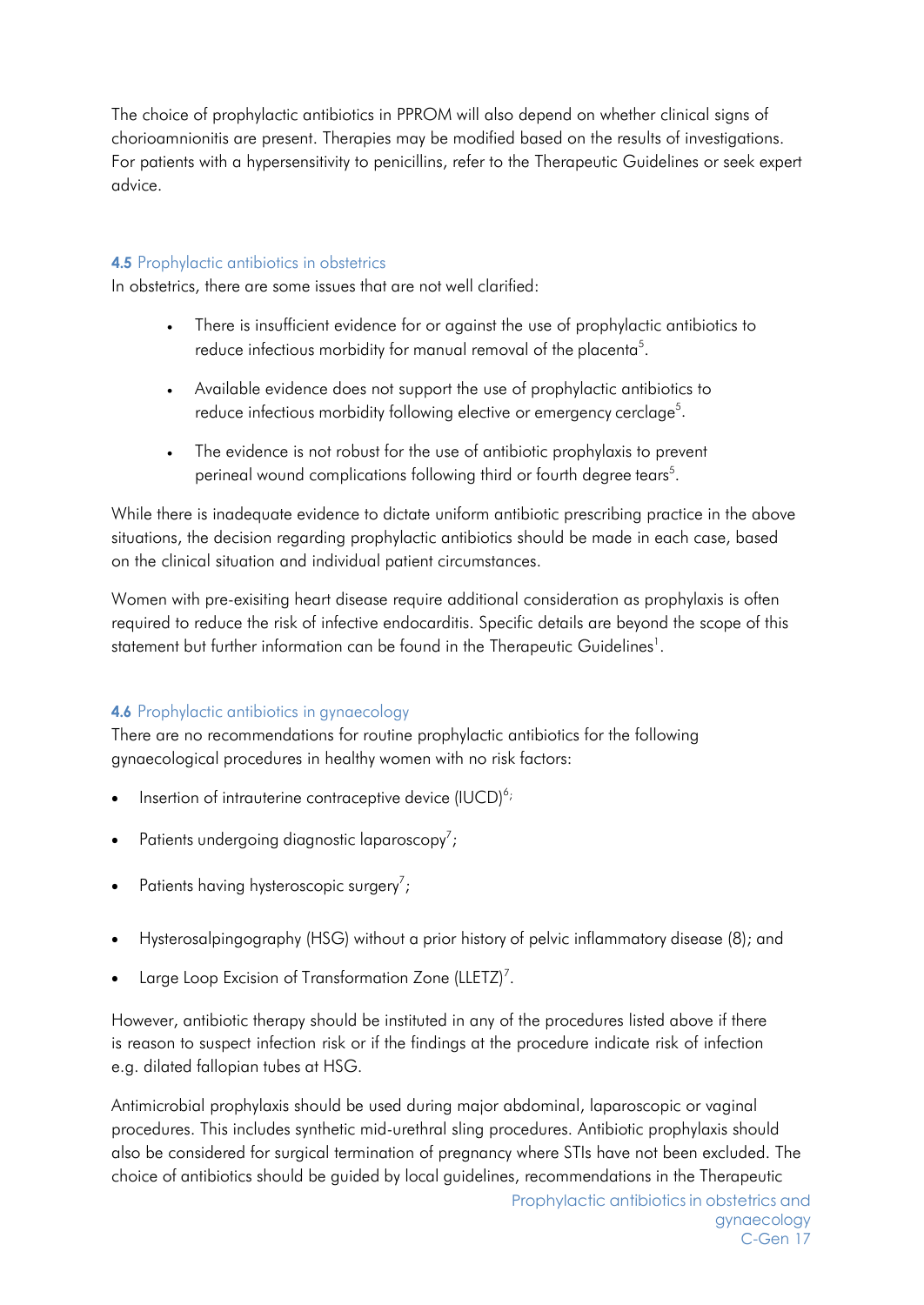Guidelines and also reflect local antimicrobial susceptibilities.

- In general, cefazolin 2g iv PLUS metronidazole 500mg iv prior to surgical incision is <u>appropriate<sup>1</sup>.</u>
- For women with a history of immediate or delayed nonsevere hypersensitivity to penicillins, the above regimen remains appropriate<sup>1</sup>.
- For women with a history of immediate or delayed severe hypersensitivity to penicillins, use Clindamycin 600mg iv plus Gentamicin  $2$ mg/kg iv<sup>1</sup>.
- For prophylaxis of patients who have not been appropriately investigated before surgical termination of pregnancy use doxycycline 100mg orally prior to the procedure and 200mg orally after the procedure OR doxycycline 400mg orally with food 10-12 hours prior to the procedure. An alternative regimen is metronidazole 2g orally prior to the procedure PLUS 1g <u>azithromycin orally prior to the procedure for patients at a high risk of infection<sup>1</sup>.</u>

# <span id="page-6-0"></span>**5.** References

1. eTG complete [Internet]. Melbourne (Vic): Therapeutic Guidelines Ltd; 2019.

2. Knight M, Chiocchia V, Partlett C, Rivero-Arias O, Hua X, Hinshaw K, et al. Prophylactic antibiotics in the prevention of infection after operative vaginal delivery (ANODE): a multicentre randomised controlled trial. The Lancet. 2019;393(10189):2395-403.

3. Excellence NIfHaC. Preterm labour and birth London2015.

4. Navathe R, Schoen CN, Heidari P, Bachilova S, Ward A, Tepper J, et al. Azithromycin vs erythromycin for the management of preterm premature rupture of membranes. American journal of obstetrics and gynecology. 2019;221(2):144.e1-.e8.

5. van Schalkwyk J, Van Eyk N. No. 247-Antibiotic Prophylaxis in Obstetric Procedures. Journal of Obstetrics and Gynaecology Canada. 2017;39(9):e293-e9.

6. Buppasiri P, Lumbiganon P, Thinkhamrop J, Thinkhamrop B. Antibiotic prophylaxis for third‐ and fourth-degree perineal tear during vaginal birth. Cochrane Database of Systematic Reviews. 2014(10).

7. Gynecologists. ACoOa. Practice Bulletin 2018. Available from:

[https://www.acog.org/clinical/clinical-guidance/practice-bulletin/articles/2018/06/prevention-of](https://www.acog.org/clinical/clinical-guidance/practice-bulletin/articles/2018/06/prevention-of-infection-after-gynecologic-procedures)[infection-after-gynecologic-procedures.](https://www.acog.org/clinical/clinical-guidance/practice-bulletin/articles/2018/06/prevention-of-infection-after-gynecologic-procedures)

# <span id="page-6-1"></span>**6.** Other suggested reading

Antimicrobial prophylaxis for cesarean delivery: timing of administration. Committee Opinion No. 465. American College of Obstetricians and Gynecologists. Obstet Gynecol 2010; 116: 791-2. Available at:

[https://journals.lww.com/greenjournal/Citation/2010/09000/Committee\\_Opinion\\_No 465 A](https://journals.lww.com/greenjournal/Citation/2010/09000/Committee_Opinion_No%20465%20A%20ntimicrobial.43.aspx) [ntimicrobial.43.aspx](https://journals.lww.com/greenjournal/Citation/2010/09000/Committee_Opinion_No%20465%20A%20ntimicrobial.43.aspx)

Clifford V, Daley A. Review article. Antibiotic prophylaxis in obstetric and gynaecology procedures: A Review. Australian and New Zealand Journal of Obstetrics and Gynaecology 2012; 52: 412-19.

Kittur ND, McMullen KM, Russo AJ, Ruhl L, Kay HH, Warren DK. Long-Term effect of infection prevention practices and case mix on caesarean surgical site infections. Obstet Gynecol 2012; 120: 246–51.2a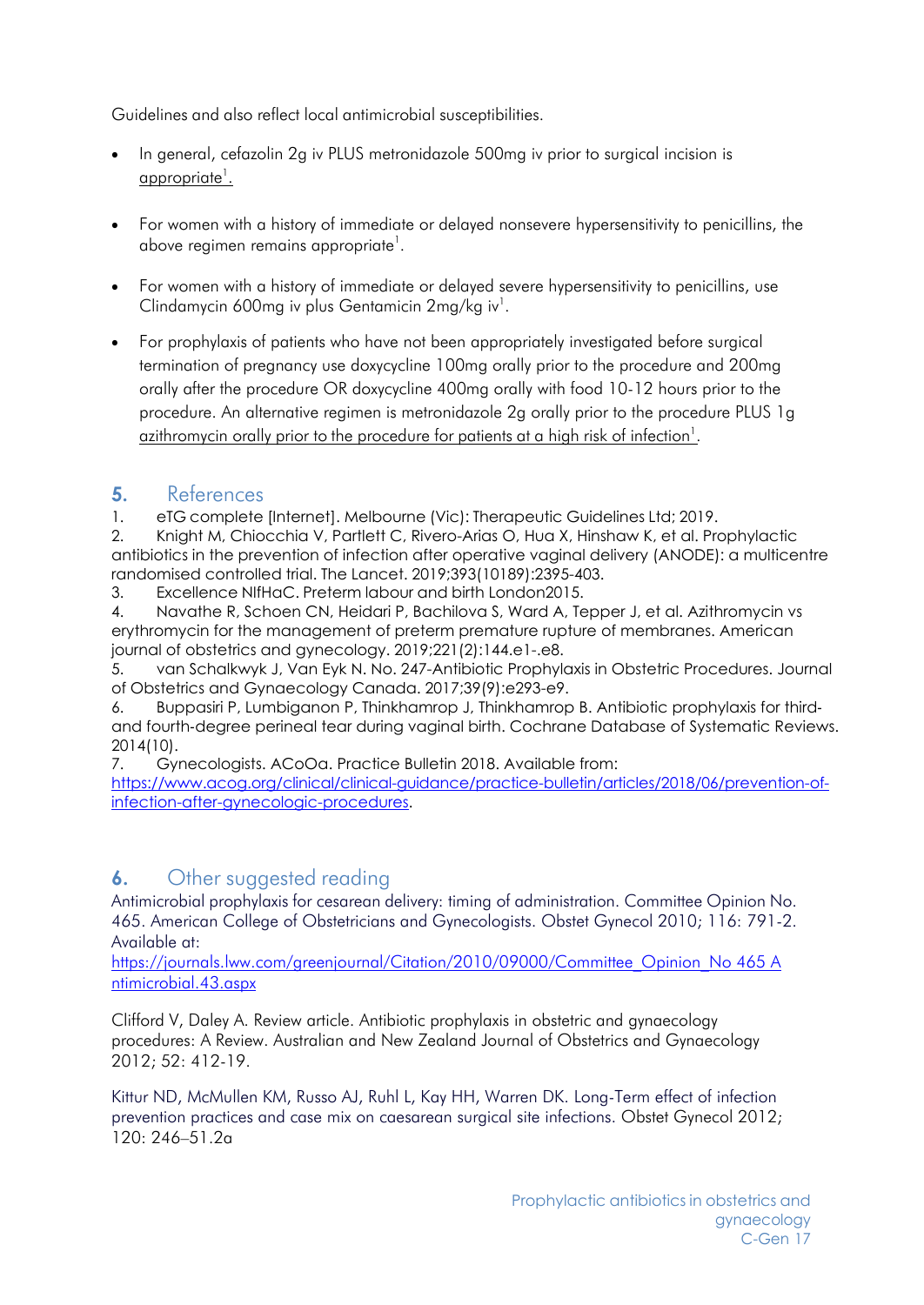# <span id="page-7-0"></span>**7.** Links to other College statements

Screening and Treatment for Group B Streptococcus in Pregnancy (C-Obs 19) https://ranzcog.edu.au/RANZCOG\_SITE/media/RANZCOG-MEDIA/Women%27s%20Health/Statement%20and%20guidelines/Clinical-Obstetrics/Maternal-Group-B-Streptococcus-in-pregnancy-screening-and-management-(C-Obs-19).pdf?ext=.pdf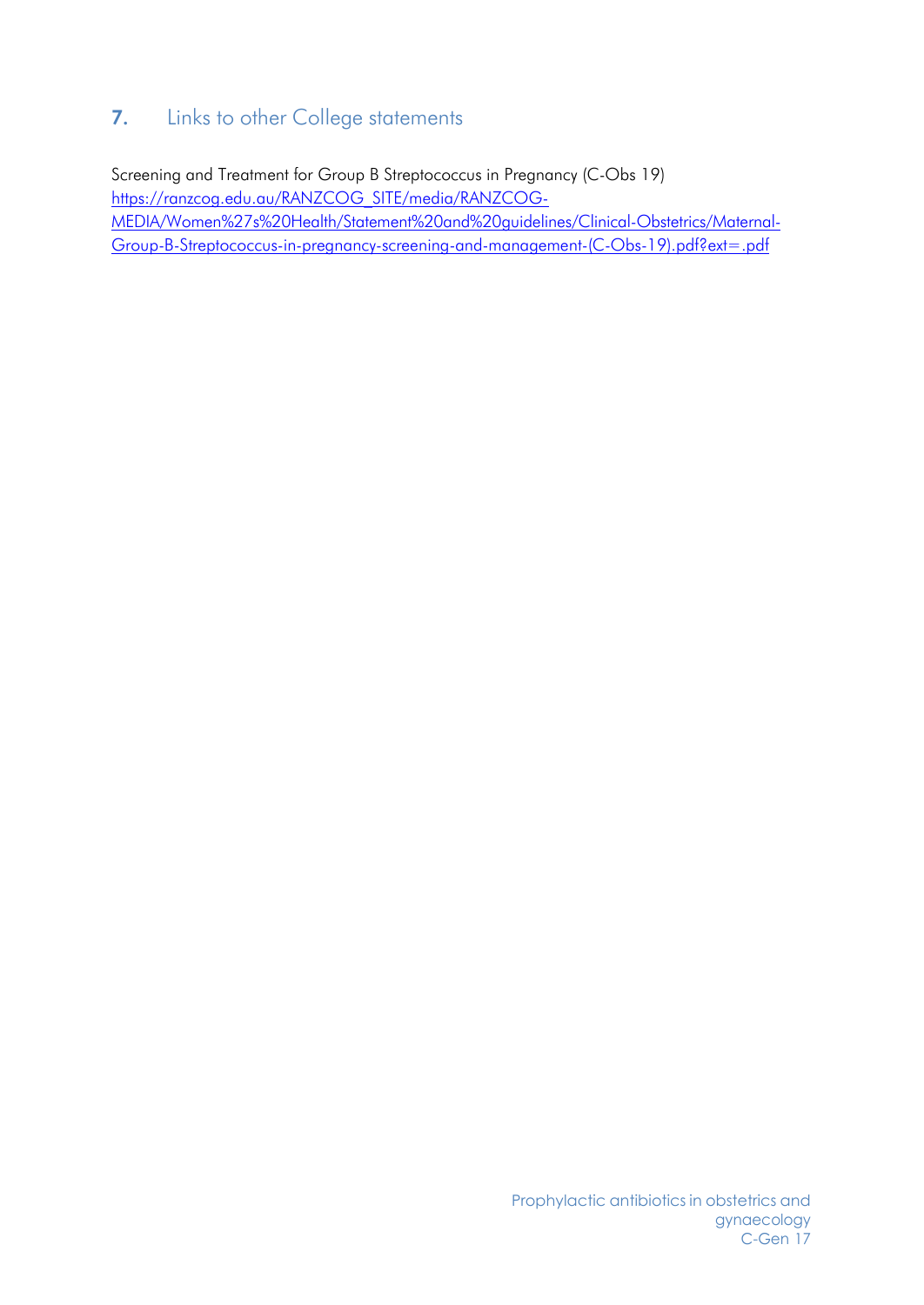# <span id="page-8-0"></span>Appendices

Appendix A Women's Health Committee Membership

| Name                              | Position on Committee           |
|-----------------------------------|---------------------------------|
| Professor Yee Leung               | <b>Chair and Board Member</b>   |
| Dr Gillian Gibson                 | Deputy Chair, Gynaecology       |
|                                   | Deputy Chair, Obstetrics and    |
| Dr Scott White                    | Subspecialties Representative   |
| Associate Professor lan           | Member and EAC                  |
| Pettigrew                         | Representative                  |
| Dr Kristy Milward                 | <b>Member and Councillor</b>    |
| Dr Will Milford                   | <b>Member and Councillor</b>    |
| Dr Frank O'Keeffe                 | Member and Councillor           |
| Professor Sue Walker              | Member                          |
| Dr Roy Watson                     | Member and Councillor           |
| Dr Susan Fleming                  | <b>Member and Councillor</b>    |
| Dr Sue Belgrave                   | <b>Member and Councillor</b>    |
| Dr Marilyn Clarke                 | <b>ATSI Representative</b>      |
| Associate Professor Kirsten Black | Member                          |
| Dr Thangeswaran Rudra             | Member                          |
|                                   | Member and SIMG                 |
| Dr Nisha Khot                     | Representative                  |
| Dr Judith Gardiner                | Diplomate Representative        |
| Dr Angela Brown                   | Midwifery Representative        |
| Ms Ann Jorgensen                  | <b>Community Representative</b> |
| Dr Rebecca Mackenzie-Proctor      | <b>Trainee Representative</b>   |
|                                   | Co-opted member (ANZJOG         |
| Prof Caroline De Costa            | member)                         |
| Dr Christine Sammartino           | Observer                        |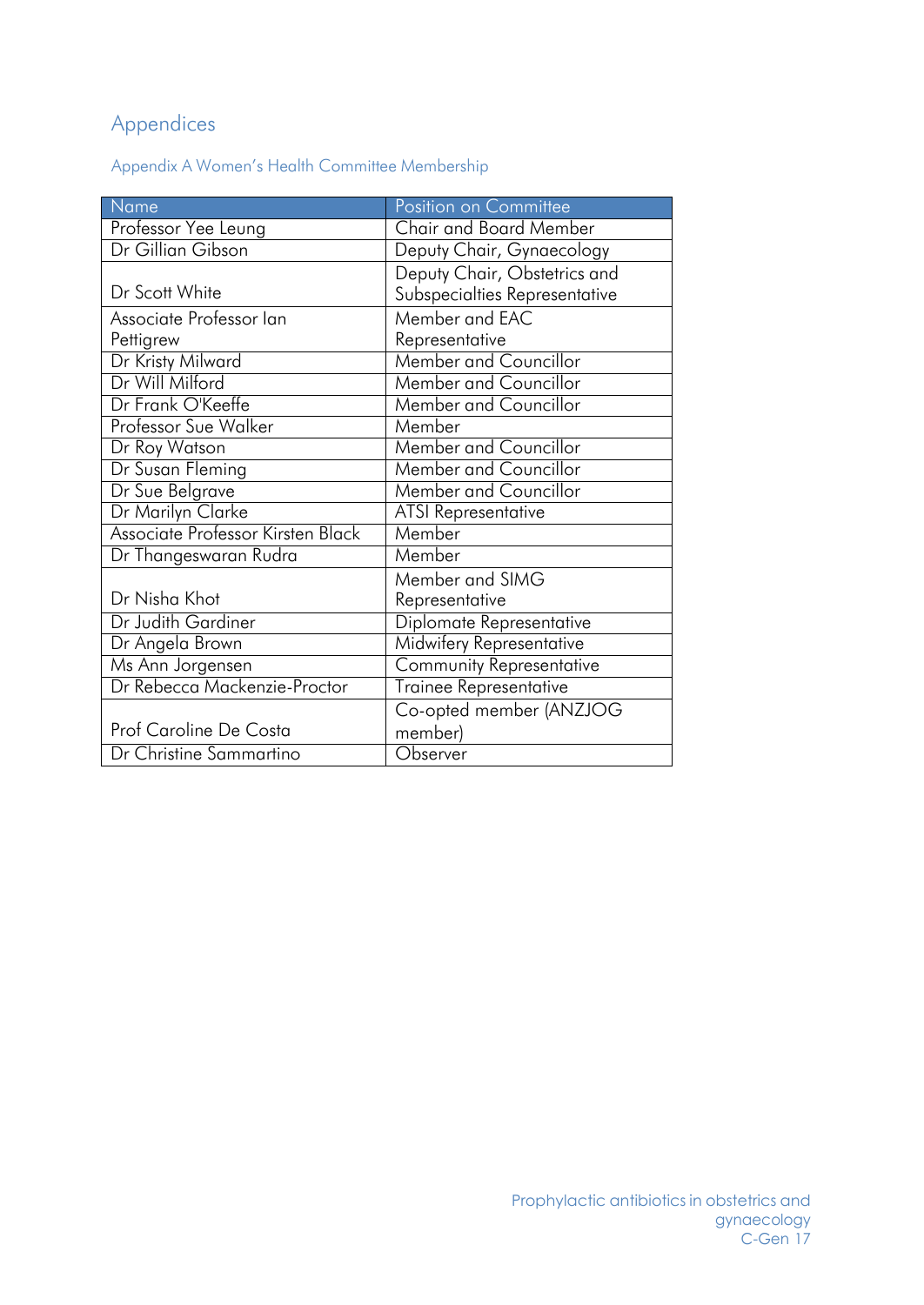## <span id="page-9-0"></span>Appendix B Overview of the development and review process for this statement

## 7.1 Steps in developing and updating this statement

This statement was originally developed in November 2011 and was most recently reviewed in February 2021. The Women's Health Committee carried out the following steps in reviewing this statement:

- Declarations of interest were sought from all members prior to reviewing this statement.
- Structured clinical questions were developed and agreed upon.
- An updated literature search to answer the clinical questions was undertaken.
- At the March 2021 committee meeting, the existing consensus-based recommendations were reviewed and updated (where appropriate) based on the available body of evidence and clinical expertise. Recommendations were graded as set out below in Appendix B part iii)

## 7.2 Declaration of interest process and management

Declaring interests is essential in order to prevent any potential conflict between the private interests of members, and their duties as part of the Women's Health Committee.

A declaration of interest form specific to guidelines and statements was developed by RANZCOG and approved by the RANZCOG Board in September 2012. The Women's Health Committee members were required to declare their relevant interests in writing on this form prior to participating in the review of this statement.

Members were required to update their information as soon as they become aware of any changes to their interests and there was also a standing agenda item at each meeting where declarations of interest were called for and recorded as part of the meeting minutes.There were no significant real or perceived conflicts of interest that required management during the process of updating this statement.

# 7.3 Grading of recommendations

Each recommendation in this College statement is given an overall grade as per the table below, based on the National Health and Medical Research Council (NHMRC) Levels of Evidence and Grades of Recommendations for Developers of Guidelines<sup>1</sup>. Where no robust evidence was available but there was sufficient consensus within the Women's Health Committee, consensusbased recommendations were developed or existing ones updated and are identifiable as such.

<span id="page-9-1"></span><sup>&</sup>lt;sup>1</sup> eTG complete [Internet]. Melbourne (Vic): Therapeutic Guidelines Ltd; 2019.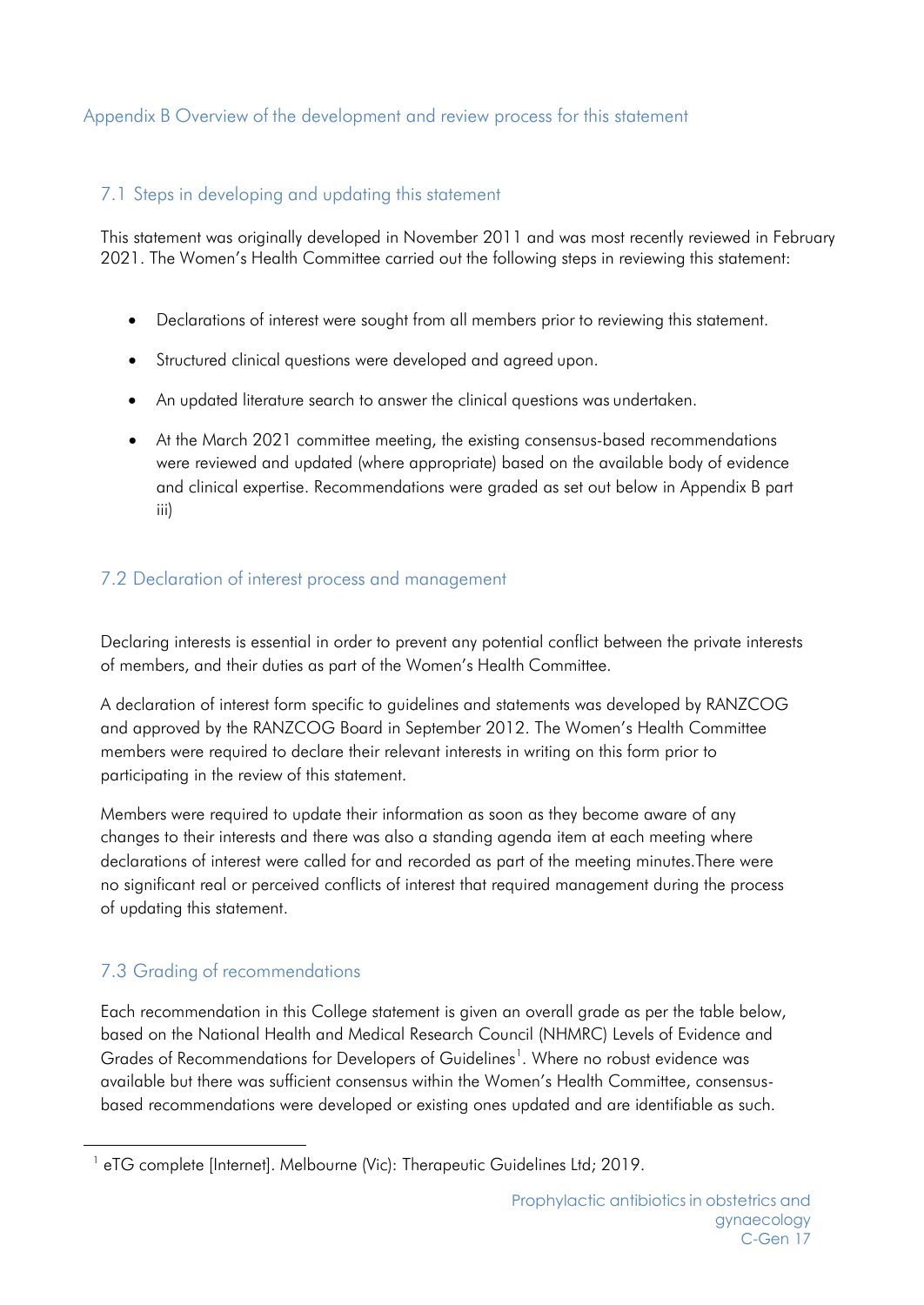Consensus-based recommendations were agreed to by the entire committee. Good Practice Notes are highlighted throughout and provide practical guidance to facilitate implementation. These were also developed through consensus of the entire committee.

| Recommendation<br>category |              | Description                                                                                                    |
|----------------------------|--------------|----------------------------------------------------------------------------------------------------------------|
| Evidence-based             | A            | Body of evidence can be trusted to guide practice                                                              |
|                            | <sub>R</sub> | Body of evidence can be trusted to guide practice in<br>most situations                                        |
|                            | $\mathsf{C}$ | Body of evidence provides some support for<br>recommendation(s) but care should be taken in its<br>application |
|                            | D            | The body of evidence is weak and the<br>recommendation must be applied with caution                            |
| Consensus-based            |              | Recommendation based on clinical opinion and<br>expertise as insufficient evidence available                   |
| Good Practice Note         |              | Practical advice and information based on clinical<br>opinion and expertise                                    |